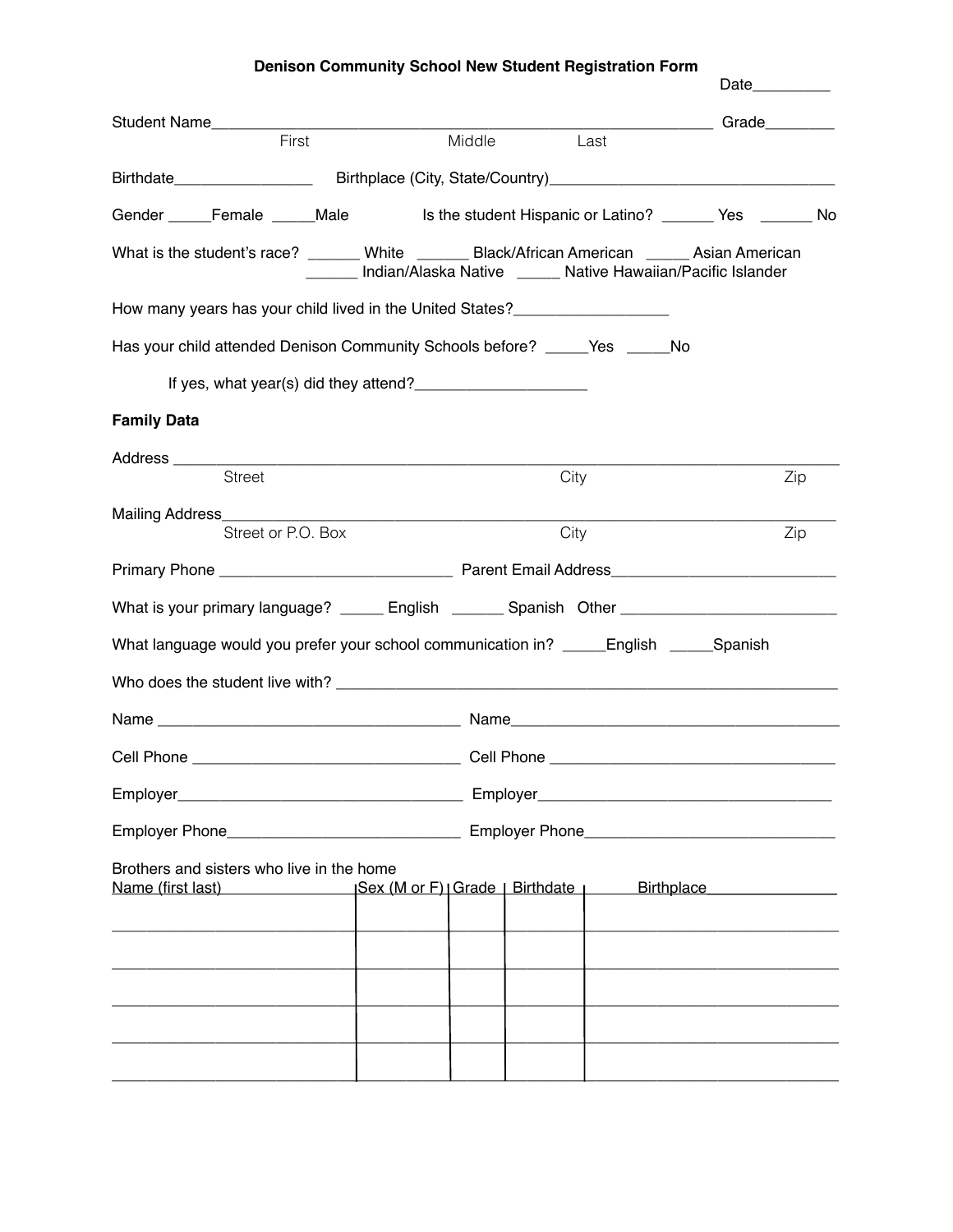## **Denison Community School New Student Registration Form**

Do you have any special considerations that we need to be made aware of in relation to your family that may impact the school environment? (example: parental rights, step parents, guardianship rights, foster care, etc.) *Please remember to supply the school with a copy of any court documents concerning these issues.* \_\_\_\_\_\_\_\_\_\_\_\_\_\_\_\_\_\_\_\_\_\_\_\_\_\_\_\_\_\_\_\_\_\_\_\_\_\_\_\_\_\_\_\_\_\_\_\_\_\_\_\_\_\_\_\_\_\_\_\_\_\_\_\_\_\_\_\_\_\_\_\_\_\_\_\_\_\_\_\_\_\_\_\_ \_\_\_\_\_\_\_\_\_\_\_\_\_\_\_\_\_\_\_\_\_\_\_\_\_\_\_\_\_\_\_\_\_\_\_\_\_\_\_\_\_\_\_\_\_\_\_\_\_\_\_\_\_\_\_\_\_\_\_\_\_\_\_\_\_\_\_\_\_\_\_\_\_\_\_\_\_\_\_\_\_\_\_\_ \_\_\_\_\_\_\_\_\_\_\_\_\_\_\_\_\_\_\_\_\_\_\_\_\_\_\_\_\_\_\_\_\_\_\_\_\_\_\_\_\_\_\_\_\_\_\_\_\_\_\_\_\_\_\_\_\_\_\_\_\_\_\_\_\_\_\_\_\_\_\_\_\_\_\_\_\_\_\_\_\_\_\_\_ **Emergency Contacts** 1.Name\_\_\_\_\_\_\_\_\_\_\_\_\_\_\_\_\_\_\_\_\_\_\_\_\_\_\_\_\_\_\_\_\_\_\_\_\_\_\_\_\_\_\_\_\_\_\_\_\_\_ Primary Language \_\_\_\_\_\_\_\_\_\_\_\_ Letar Communist Communist Communist Communist Communist Communist Communist Communist Communist Communist Comm<br>
Let a Communist Communist Communist Communist Communist Communist Communist Communist Communist Communist Com \_\_\_\_\_Sister \_\_\_\_\_Brother \_\_\_\_\_\_Friend \_\_\_\_\_\_Neighbor \_\_\_\_\_\_other Daytime phone \_\_\_\_\_\_\_\_\_\_\_\_\_\_\_\_\_\_\_\_\_\_\_\_\_\_ Phone Type \_\_\_\_\_Cell \_\_\_\_\_\_Home \_\_\_\_\_\_Work 2.Name **Example 2.Name** 2.Name **Example 2.Name** Primary Language 2.Name **Primary Language** 2.Name 2.Name 2.Name 2.Name 2.Name 2.Name 2.Name 2.Name 2.Name 2.Name 2.Name 2.Name 2.Name 2.Name 2.Name 2.Name 2.Name 2.Name 2.Nam \_\_\_\_\_Father \_\_\_\_\_Mother \_\_\_\_\_\_Grandmother \_\_\_\_\_\_Grandfather \_\_\_\_\_\_\_Aunt \_\_\_\_\_ Uncle \_\_\_\_\_Sister \_\_\_\_\_Brother \_\_\_\_\_\_Friend \_\_\_\_\_\_Neighbor \_\_\_\_\_\_other Daytime phone \_\_\_\_\_\_\_\_\_\_\_\_\_\_\_\_\_\_\_\_\_\_\_\_\_\_ Phone Type \_\_\_\_\_Cell \_\_\_\_\_\_Home \_\_\_\_\_\_Work 3.Name **but a set of the set of the set of the set of the set of the set of the set of the set of the set of the set of the set of the set of the set of the set of the set of the set of the set of the set of the set of the** Letather <u>Communisted Mother Corandmother Corandfather</u> Correct Aunt Letter Corrected Mother Corrected Mother \_\_\_\_\_Sister \_\_\_\_\_Brother \_\_\_\_\_\_Friend \_\_\_\_\_\_Neighbor \_\_\_\_\_\_other Daytime phone \_\_\_\_\_\_\_\_\_\_\_\_\_\_\_\_\_\_\_\_\_\_\_\_\_\_ Phone Type \_\_\_\_\_Cell \_\_\_\_\_\_Home \_\_\_\_\_\_Work **Medical Information** Student's doctor example and the student's doctor example and the Doctor's phone  $\Box$ Student's dentist example of the student's phone of the student's phone of the student's phone of the student of the student of the student of the student of the student of the student of the student of the student of the Is your child currently being treated for a health condition? The State State No If yes, please explain\_\_\_\_\_\_\_\_\_\_\_\_\_\_\_\_\_\_\_\_\_\_\_\_\_\_\_\_\_\_\_\_\_\_\_\_\_\_\_\_\_\_\_\_\_\_\_\_\_\_\_\_\_\_\_\_\_\_\_\_ \_\_\_\_\_\_\_\_\_\_\_\_\_\_\_\_\_\_\_\_\_\_\_\_\_\_\_\_\_\_\_\_\_\_\_\_\_\_\_\_\_\_\_\_\_\_\_\_\_\_\_\_\_\_\_\_\_\_\_\_\_\_\_\_\_\_\_\_\_\_\_\_\_\_\_\_\_\_\_\_\_\_\_\_ \_\_\_\_\_\_\_\_\_\_\_\_\_\_\_\_\_\_\_\_\_\_\_\_\_\_\_\_\_\_\_\_\_\_\_\_\_\_\_\_\_\_\_\_\_\_\_\_\_\_\_\_\_\_\_\_\_\_\_\_\_\_\_\_\_\_\_\_\_\_\_\_\_\_\_\_\_\_\_\_\_\_\_\_ Has your child been out of the United States for 30 days or more in the past year? Yes No **School Data** Does your child have an IEP or 504 plan? LEP 504 Did your child attend preschool? \_\_\_\_\_Yes \_\_\_\_\_No If yes, where? \_\_\_\_\_\_\_\_\_\_\_\_\_\_\_\_\_\_\_\_\_\_